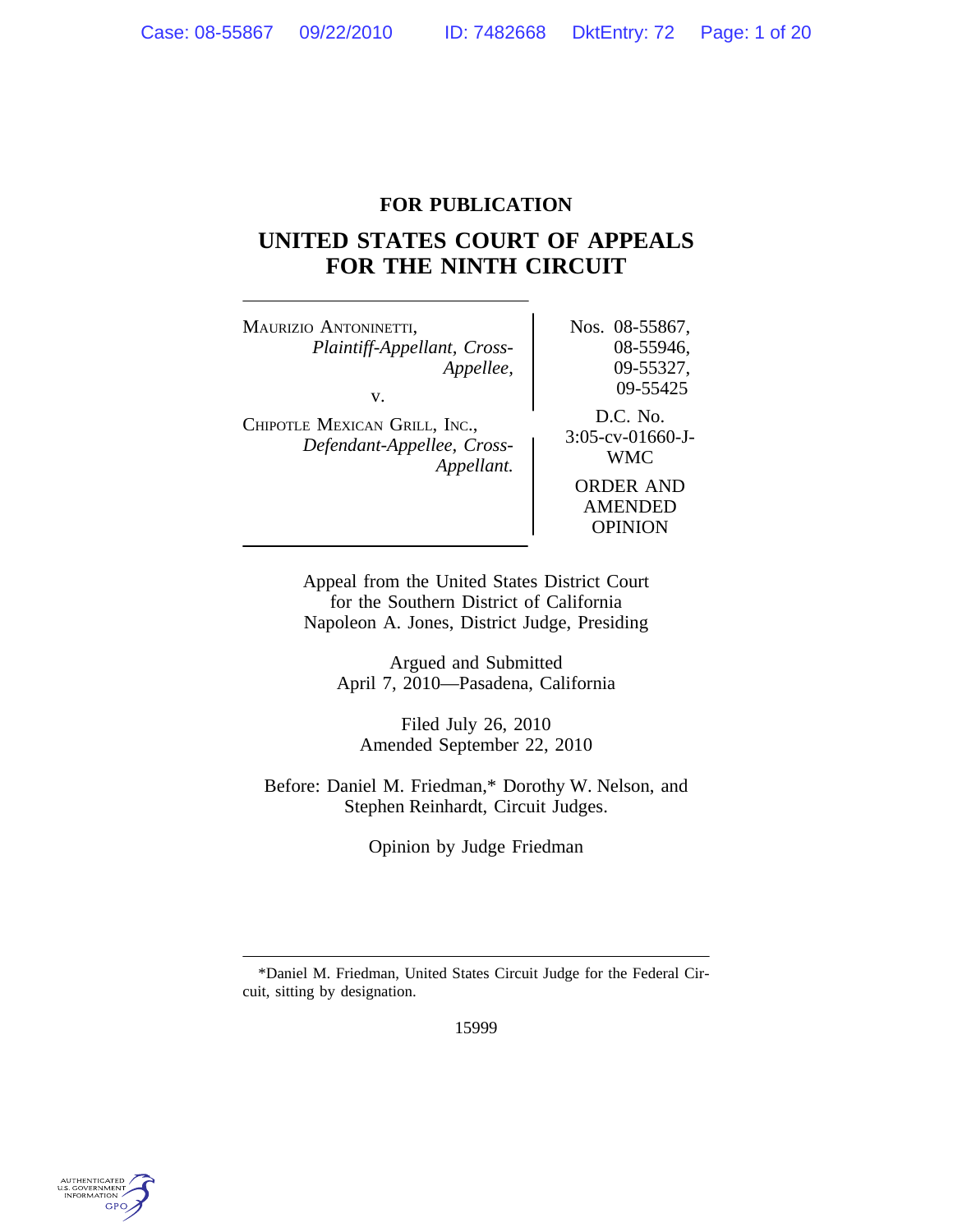# **COUNSEL**

Amy B. Vandeveld, San Diego, California, for the plaintiff, appellant and cross-appellee.

John F. Scalia (argued), Matthew H. Sorensen, Virginia E. Robinson, Greenberg Traurig L.L.P., McLean, Virginia, Gregory F. Hurley, Greenberg, Traurig, L.L.P., Irvine, California, for the defendant, appellee, and cross-appellant.

# **ORDER**

The opinion filed July 26, 2010 is amended as follows. On page 10643 of the slip opinion, after the sentence, "We must therefore be 'particularly cautious' regarding 'credibility determinations that rely on a plaintiff's past [Disabilities Act] litigation.' *Id*.," insert the following text:

Such caution is especially appropriate in this case where, as previously noted, Chipotle stipulated that "Antoninetti wants to be able to have the 'Chipotle experience.' " Accordingly, there can be no doubt that Antoninetti wanted to return to the Chipotle restaurants to enjoy the same experience that other nondisabled Chipotle customers could have. The district court's finding thus is inconsistent with and totally undermined by the parties' stipulation.

With these amendments, the petition for rehearing is DENIED. No judge has requested a vote on the petition for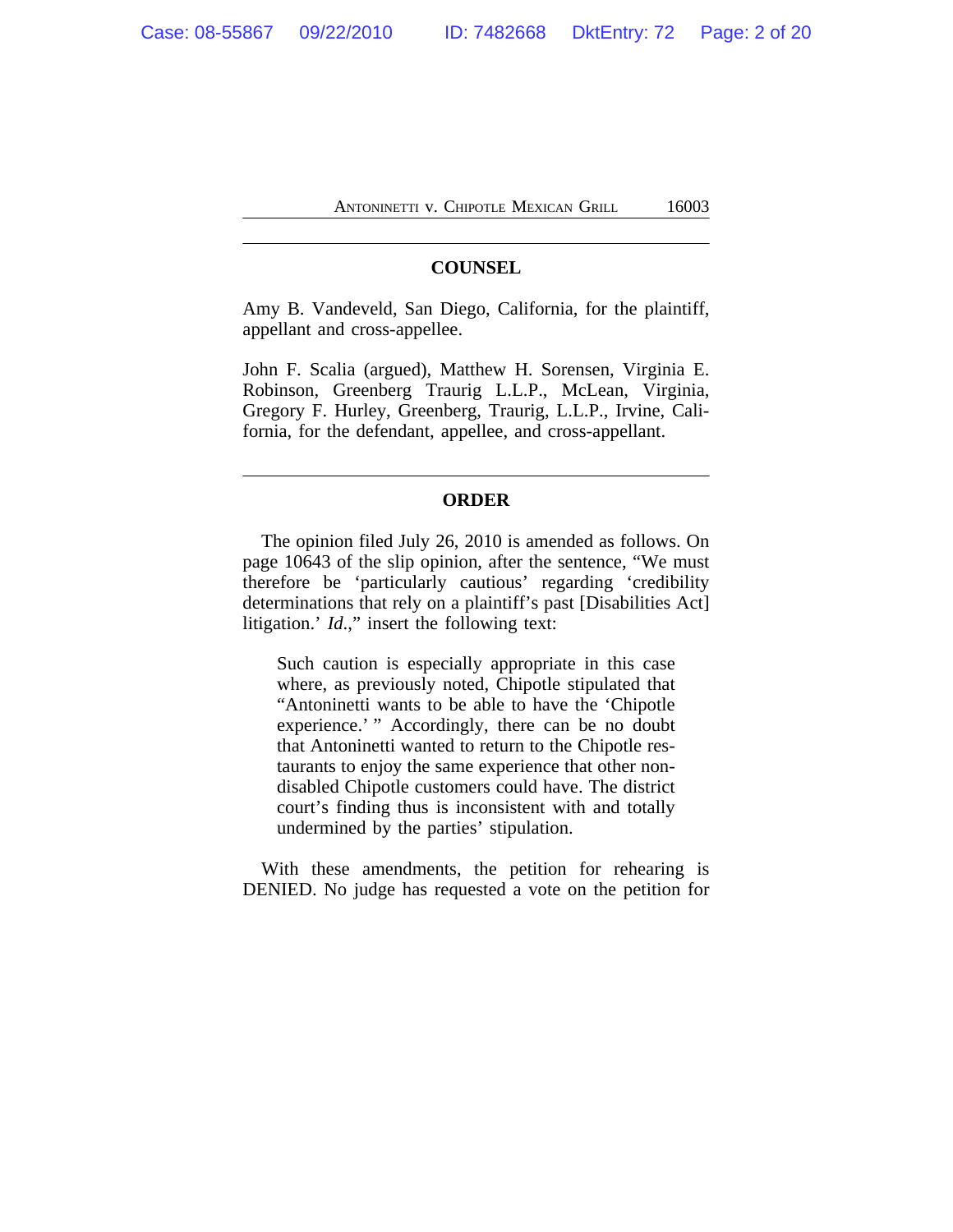rehearing en banc. The petition for rehearing en banc is DENIED. No further petitions will be entertained.

#### **OPINION**

FRIEDMAN, Circuit Judge:

This case presents several issues involving the application of the Americans with Disabilities Act ("Disabilities Act" or "Act") to a wheelchair-bound customer of the well-known Mexican fast-food restaurants operated by Chipotle Mexican Grill, Inc. ("Chipotle"). The question on the merits is whether the actions Chipotle took to accommodate the customer's disability satisfied the requirements of the Act and its implementing guidelines. We hold that they did not and accordingly that Chipotle violated the Act. Another question is whether the district court erred in denying the customer injunctive relief. We hold that, under the circumstances, the district court should grant injunctive relief. We also vacate the district court's award of attorney's fees, which was substantially less than the customer had sought, and direct reconsideration of the amount of the fee in light of our ruling on the merits. We affirm-in-part, reverse-in-part, vacate-in-part, and remand to the district court for further proceedings.

I

A. The case arises out of visits by the appellant, Maurizio Antoninetti, to two Chipotle restaurants in California, one in San Diego and one in Encinitas. Antoninetti is a paraplegic who uses a wheelchair for mobility. He visited the San Diego restaurant six times, four times as a customer and twice to gather evidence for this litigation. He visited the Encinitas restaurant twice, once as a customer and once in connection with discovery proceedings in this case.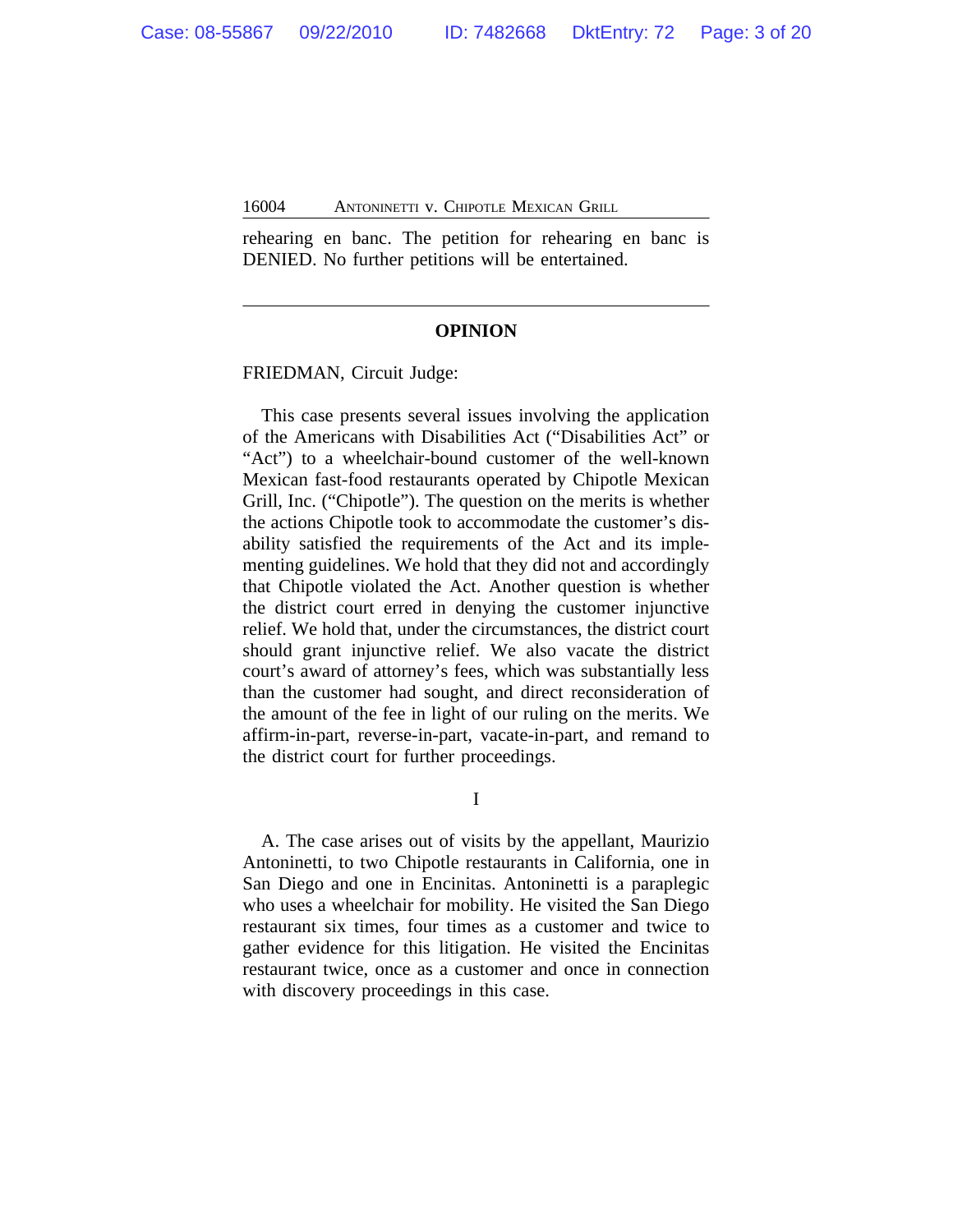The physical arrangements of the two restaurants were, insofar as the issues in this case are involved, substantially the same. Customers walk along a line that is next to a long counter containing the different foods that are available and on which the customers' individual orders are prepared. The customers' walking line is separated from this "food preparation counter" by a separator wall. This wall rises 45 inches above the floor; the food preparation counter is 34-35 inches high.

As customers proceed through the line, they see the different foods available by looking over the wall, and they tell the food service employees behind the food preparation counter what they want. There are many kinds of foods available such as salsa, guacamole, cheese, and lettuce—and each ingredient is described on written menus in the restaurant as well as on large menu boards above the food preparation counter. The employees then assemble the customer's order customizing the burrito, taco, or other Mexican food selected —while the customer watches.

At the end of the food preparation counter is a 4 foot-long counter containing the cash register and a 2-3 foot-long empty space. This counter, called the "transaction station," is 34 inches high, and is where the customer pays for and receives the order. The wall ends where this counter begins. Beyond the transaction station is a dining room with fixed seating, which customers may use after receiving their order.

The serving area of the restaurant is shown in the first photograph below. The second photograph shows the displayed food, as seen from above.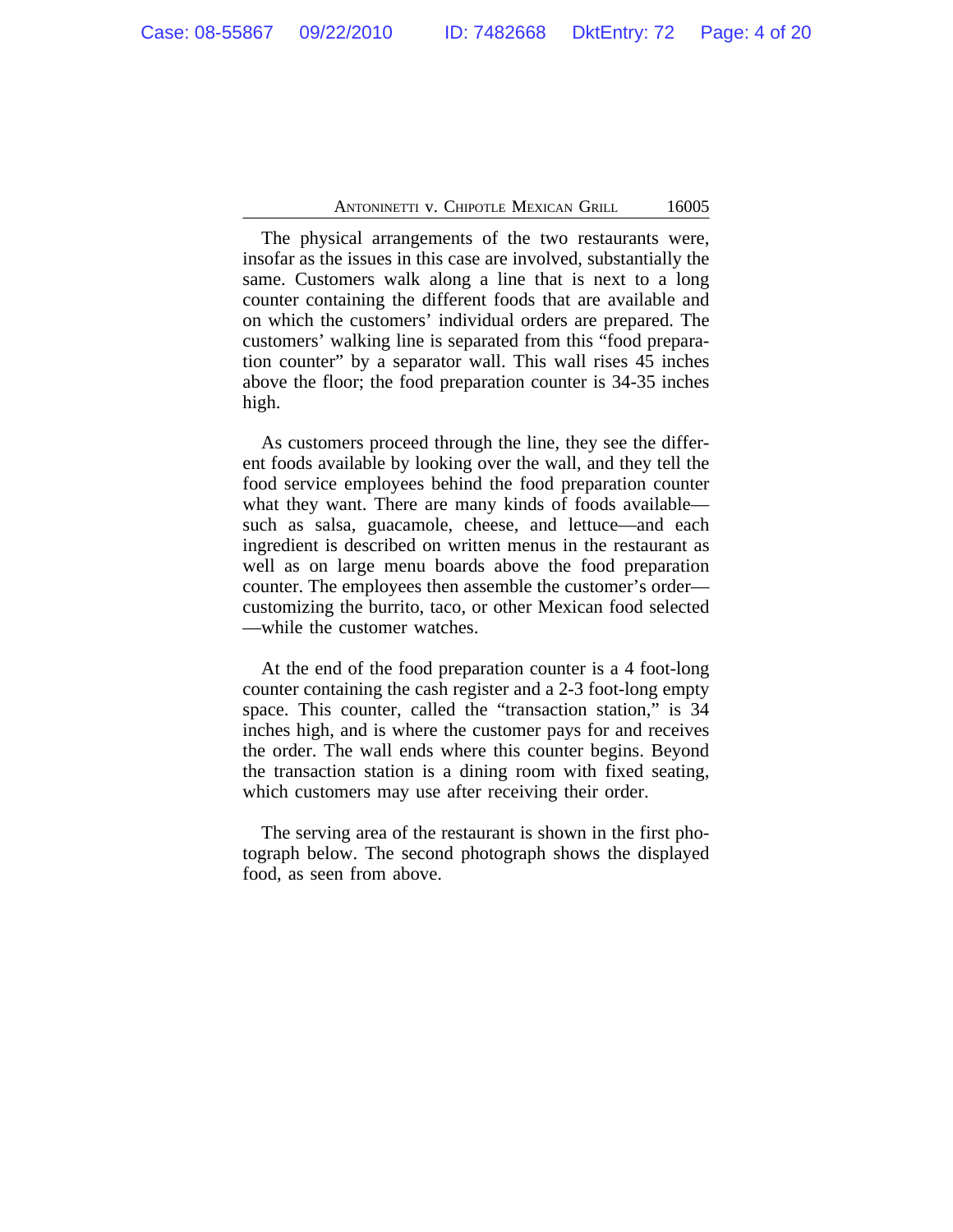

The parties stipulated that the average eye level of persons in wheelchairs is 43 to 51 inches above the restaurant floor; and that, at a distance of 12 inches from the wall, a person at any height within that average range cannot see the food preparation counter or the food on display there.

According to Chipotle, it "strives to offer a unique experience consisting of the architecture, décor, and music of its restaurants, the aroma of the food, the appearance of a customer's entrée, friendly staff, a tradition of excellent customer service, [the] ability to customize one's entrée, and . . . the taste of the food." It describes this as the "Chipotle experience."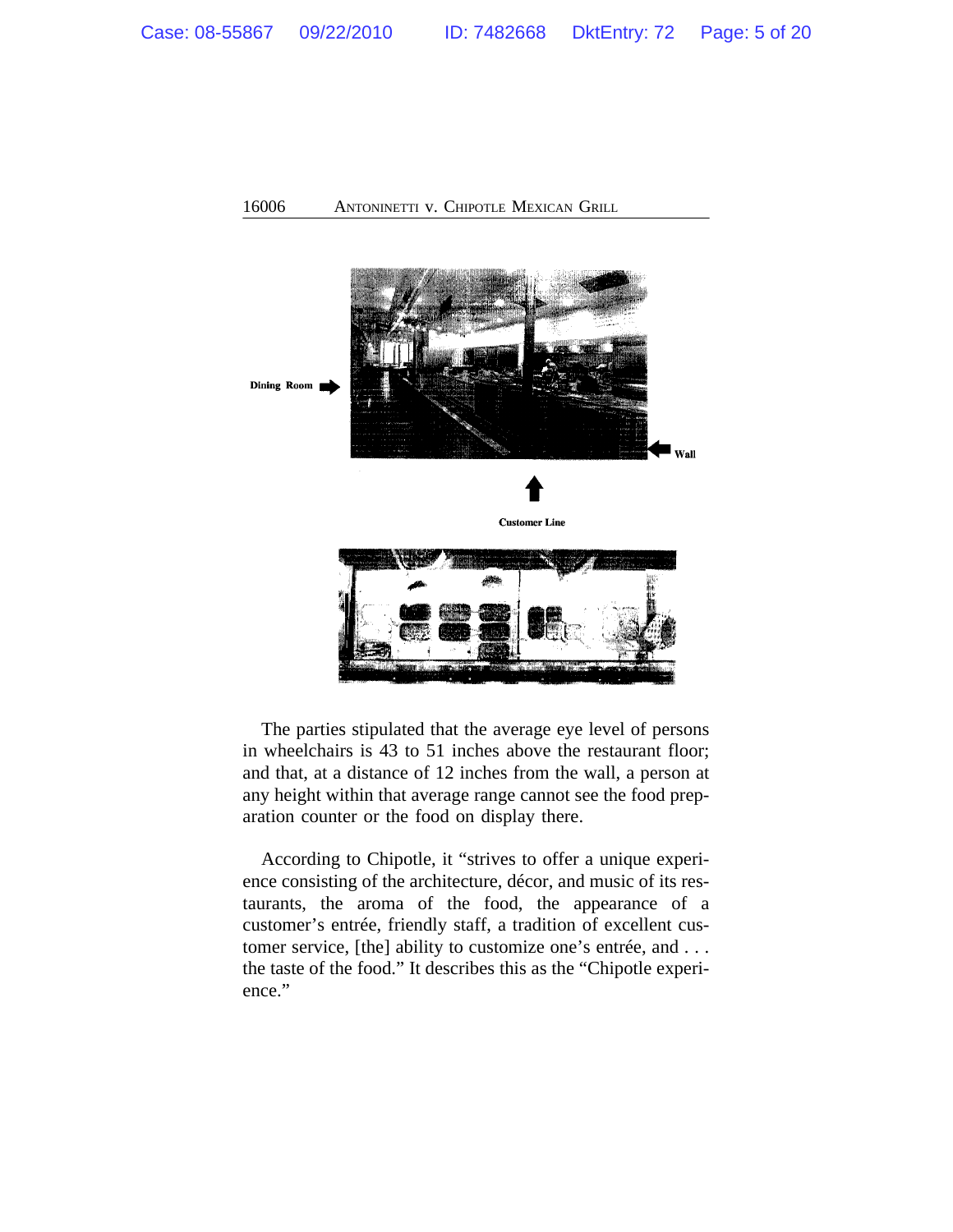Prior to this litigation, Chipotle had an unwritten policy of accommodating customers in wheelchairs who wanted to see the available food ingredients or watch the preparation of their food. When customers in wheelchairs so indicated, employees were required to show them samples of the available foods in serving spoons, held in tongs or in plastic portion cups, or to assemble the food either at the "transaction station" or at a table in the restaurant's seating area.

In February 2007, because of this litigation, Chipotle adopted its written "Customers With Disabilities Policy" (the "written policy"). This policy provides that "the restaurant staff will offer . . . [a] customer with a disability (for example, a visual or mobility impairment)"

a suitable accommodation based on the individual circumstances, and will be responsive to the customer's requests. Depending on the circumstances, our crew member or manager may ask the customer if we can accommodate them during their visit. Examples of some of the ways we accommodate individuals include:

- 1. Samples of the food can be placed in soufflé cups and shown or handed to the customer.
- 2. Some customers may prefer an opportunity to see or even sample the food at a table.
- 3. Customers may simply wish to have the food or food preparation process described to them.
- 4. Or combinations of the above accommodations with any other reasonable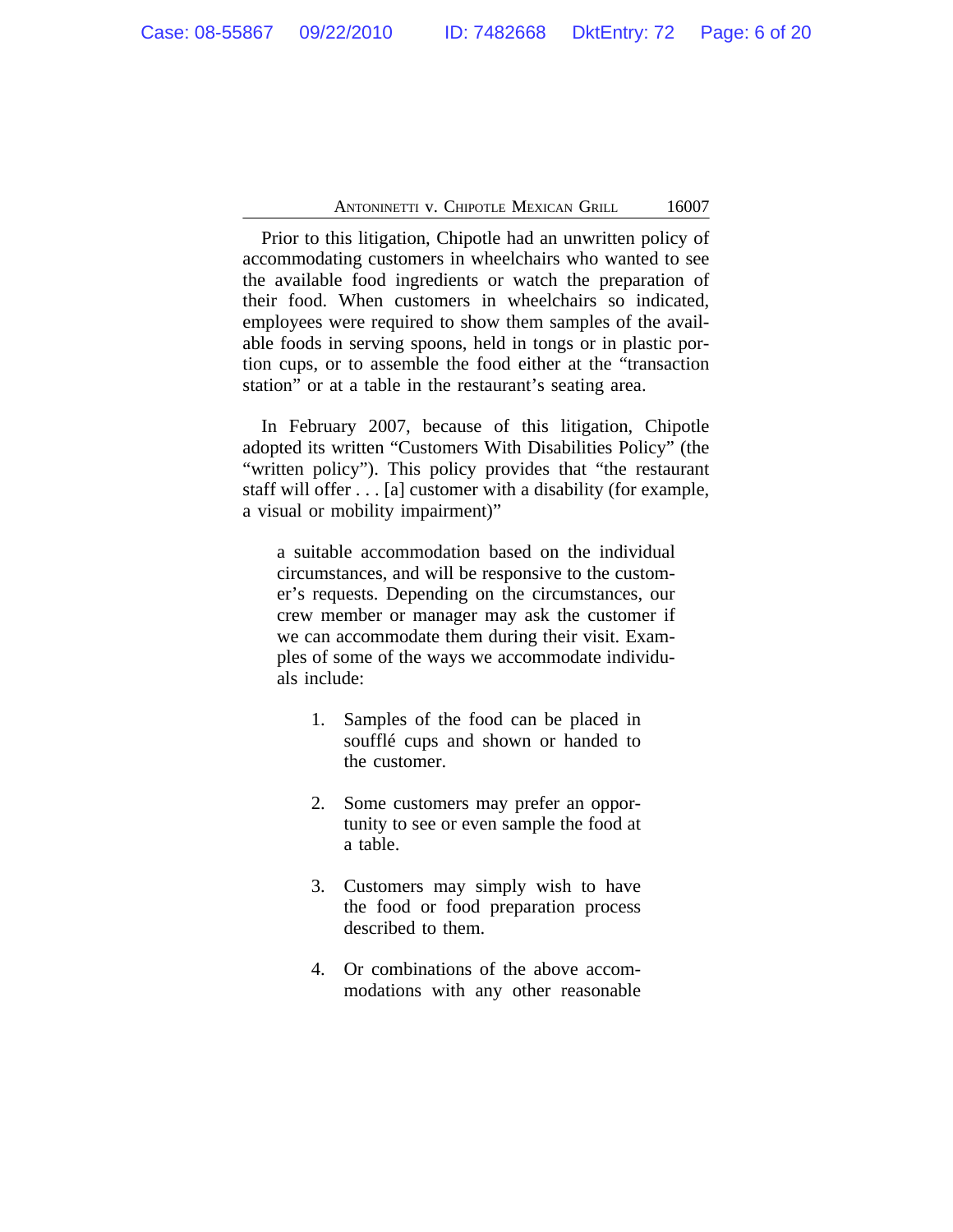# accommodation requested or appropriate for the individual.

Antoninetti has not visited either restaurant since this written policy was implemented. The parties have stipulated, however, that Antoninetti still wishes to enjoy the "Chipotle experience"—seeing all the ingredients on display and watching his burrito assembled and rolled—quickly and without inconveniencing employees or other customers.

B. Following his experiences as a customer in the two restaurants, Antoninetti filed the present suit against Chipotle in the United States District Court for the Southern District of California. He alleged that Chipotle's treatment of wheelchair-bound customers violates the Disabilities Act. He sought injunctive relief and damages under a California statute that authorizes damages for violations of the federal Disabilities Act.

After granting partial summary judgment and holding a bench trial, the district court:

1. Held that Chipotle's earlier unwritten policy for accommodating customers in wheelchairs violated the Disabilities Act, but that its current "written policy" complied with the Act;

2. Denied injunctive relief;

3. Held that Antoninetti was a prevailing party in the litigation, and awarded him attorney's fees of \$136,537.83—considerably less than he had sought; and

4. Awarded him \$5,000 under the California damages statute (discussed in part V below).

# II

**[1]** Title III of the Disabilities Act requires that "public accommodations" built for first occupancy after January 26,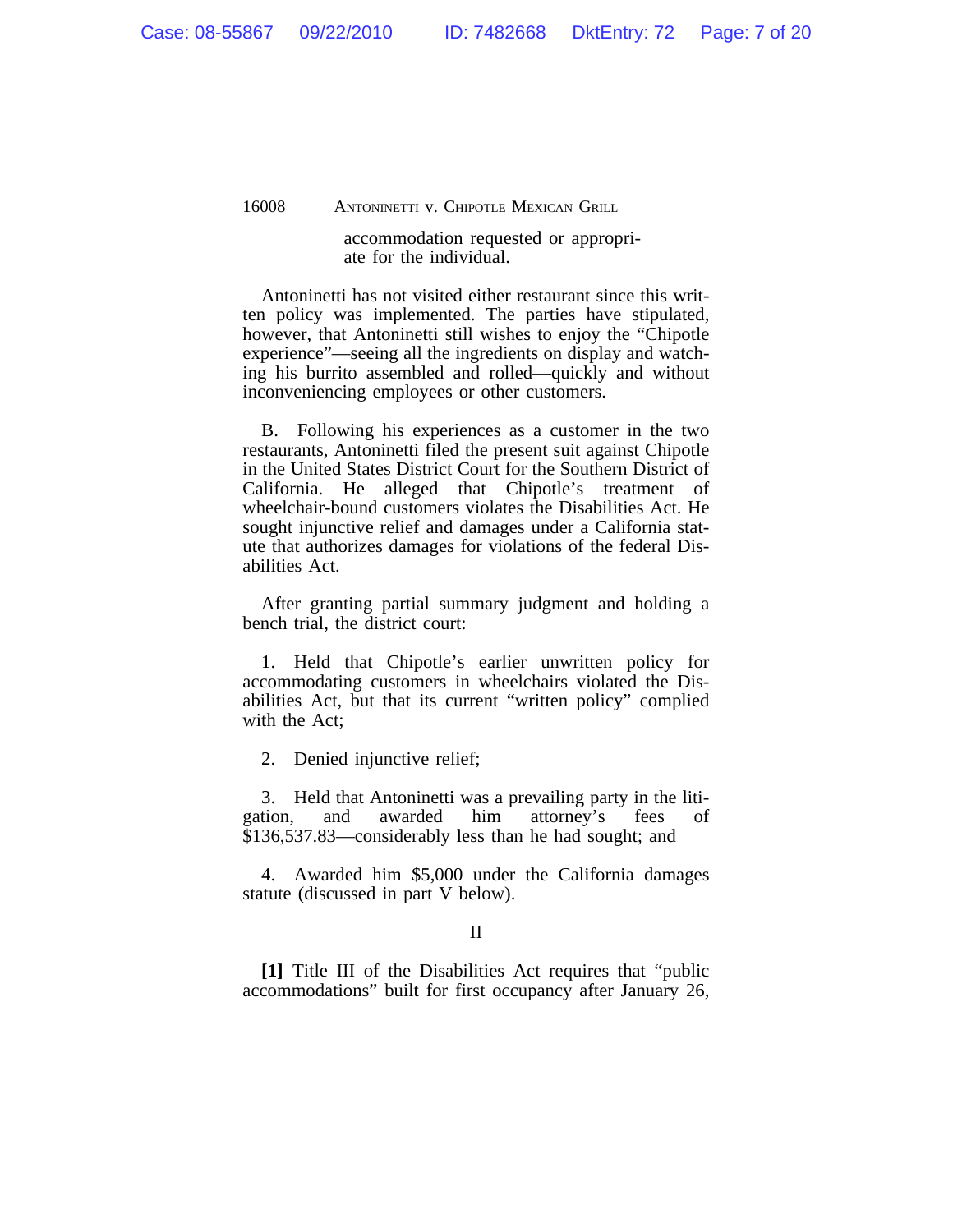1993, be "readily accessible to and usable by individuals with disabilities." *See* 42 U.S.C. § 12183(a)(1). To satisfy this standard, "[n]ew construction and alterations . . . [must] comply with the standards for accessible design" promulgated by the Attorney General of the United States. *See* 28 C.F.R. 36.406(a). The Attorney General has issued detailed, primarily architectural, standards—known as the Guidelines—that govern the applicability of the Act to a variety of public accommodations. Failure to comply with the Guidelines constitutes prohibited "discrimination for the purposes of" the Disabilities Act. *See* 42 U.S.C. § 12183(a). The parties do not dispute that the two Chipotle restaurants are places of public accommodation, built after January 26, 1993, and therefore must comply with the Guidelines. Not surprisingly, the parties disagree about which Guideline governs this case.

**[2]** A. Antoninetti argues that Guideline § 4.33.3 applies to Chipotle's food preparation counters. That Guideline provides, in pertinent part:

**Placement of Wheelchair Locations**. Wheelchair areas shall be an integral part of any fixed seating plan and shall be provided so as to provide people with physical disabilities a choice of admission prices and lines of sight comparable to those for members of the general public. They shall adjoin an accessible route that also serves as a means of egress in case of emergency. At least one companion fixed seat shall be provided next to each wheelchair seating area. When the seating capacity exceeds 300, wheelchair spaces shall be provided in more than one location. Readily removable seats may be installed in wheelchair spaces when the spaces are not required to accommodate wheelchair users.

28 C.F.R. § 36, App. A, § 4.33.3. Antoninetti argues that because Guideline § 4.33.3 guarantees "lines of sight comparable to those for members of the general public," the wall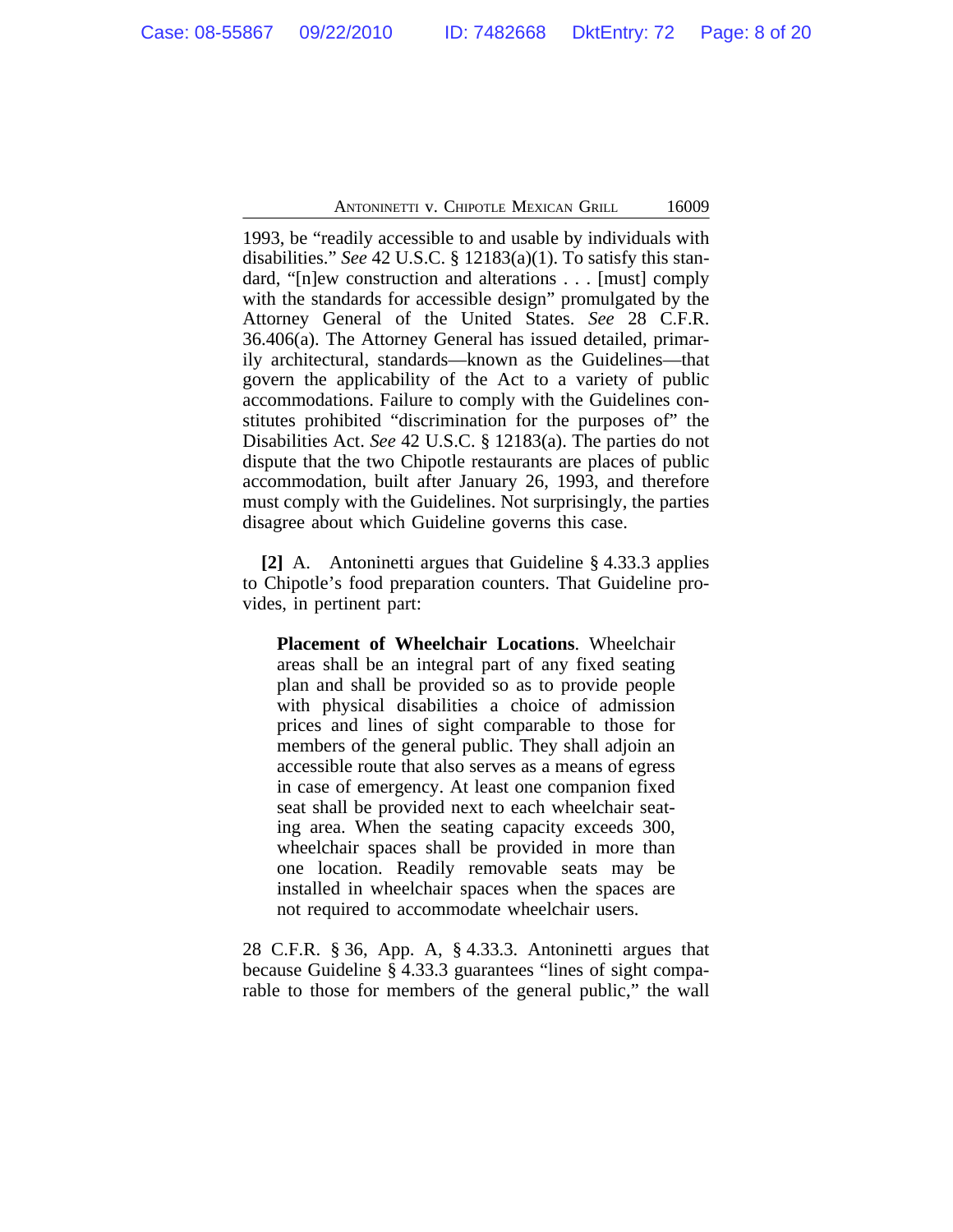violates that Guideline because it prevents customers in wheelchairs from seeing the food preparation counter. The district court granted summary judgment to Chipotle on this contention, holding that the plain language of this Guideline does not cover Chipotle's food preparation counter. We agree.

**[3]** The basic flaw in Antoninetti's contention is that Guideline § 4.33.3 deals with the "[p]lacement of [w]heelchair [l]ocations" as "an integral part of any fixed seating plan." *Id.* The food service area of the two restaurants is not "part of any fixed seating plan," because there are no seats there, fixed or mobile, nor any "wheelchair locations" that have been "place[d]." The customers move through the service line, past the food preparation station, and on to the cash register. Only after doing so do they proceed to the seating area in the restaurant.

Furthermore, Guideline § 4.33.3 does not govern here because it addresses a different situation, namely the accessibility for the handicapped of fixed-seating structures in which people view performances or events, such as theatres, concert halls, athletic stadia, and the like. *See, e.g.*, *Paralyzed Veterans of Am. v. D.C. Arena L.P.*, 117 F.3d 579, 583 (D.C. Cir. 1997). Guideline § 4.33.3 requires "admission prices and lines of sight comparable to those for members of the general public." 28 C.F.R. § 36, App. A, § 4.33.3. It also requires that "[a]t least one companion fixed seat shall be provided next to each wheelchair seating area" and that "[w]hen the seating capacity exceeds 300, wheelchair spaces shall be provided in more than one location." *Id.*

B. Chipotle argues, and the district court held, that Guideline § 7.2 provides the governing standard here. That Guideline, titled "Sales and Service Counters, Teller Windows, Information Counters," (in  $\S$  7.2(2)) provides:

At ticketing counters, teller stations in a bank, registration counters in hotels and motels, box office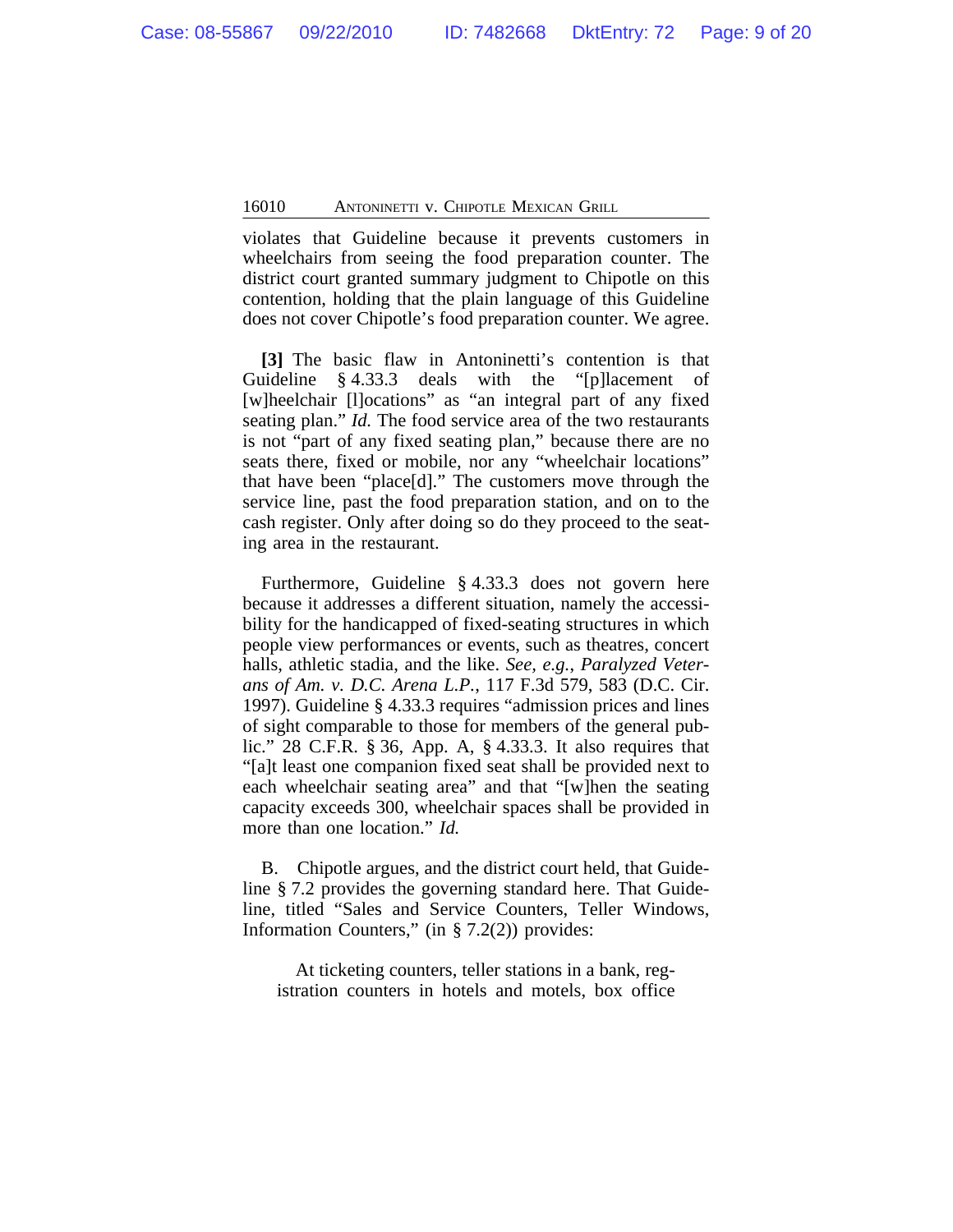ticket counters, and other counters that may not have a cash register but at which goods or services are sold or distributed, either:

(i) a portion of the main counter which is a minimum of 36 [inches] . . . in length shall be provided with a maximum height of 36 [inches] . . . or

(ii) an auxiliary counter with a maximum height of 36 [inches] . . . in close proximity to the main counter shall be provided; or

(iii) equivalent facilitation shall be provided (e.g., at a hotel registration counter, equivalent facilitation might consist of: (1) provision of a folding shelf attached to the main counter on which an individual with disabilities can write, and (2) use of the space on the side of the counter or at the concierge desk, for handing materials back and forth).

28 C.F.R. § 36, App. A, § 7.2(2).

We agree with the district court that this provision applies. The food service areas of the two restaurants are "counters" and the preparation of the customers' food orders is the sale and distribution of "goods or services." The "goods" are the food itself, and the "services" are the preparation of the meal the customer orders.

**[4]** C. The next question is whether the two restaurants comply with that Guideline, which includes the requirement that "a portion of the main counter" have "a maximum height" of 36 inches. Chipotle contends that this requirement is satisfied because the food preparation counter adjoins the transaction station, which is 34 inches high, and therefore that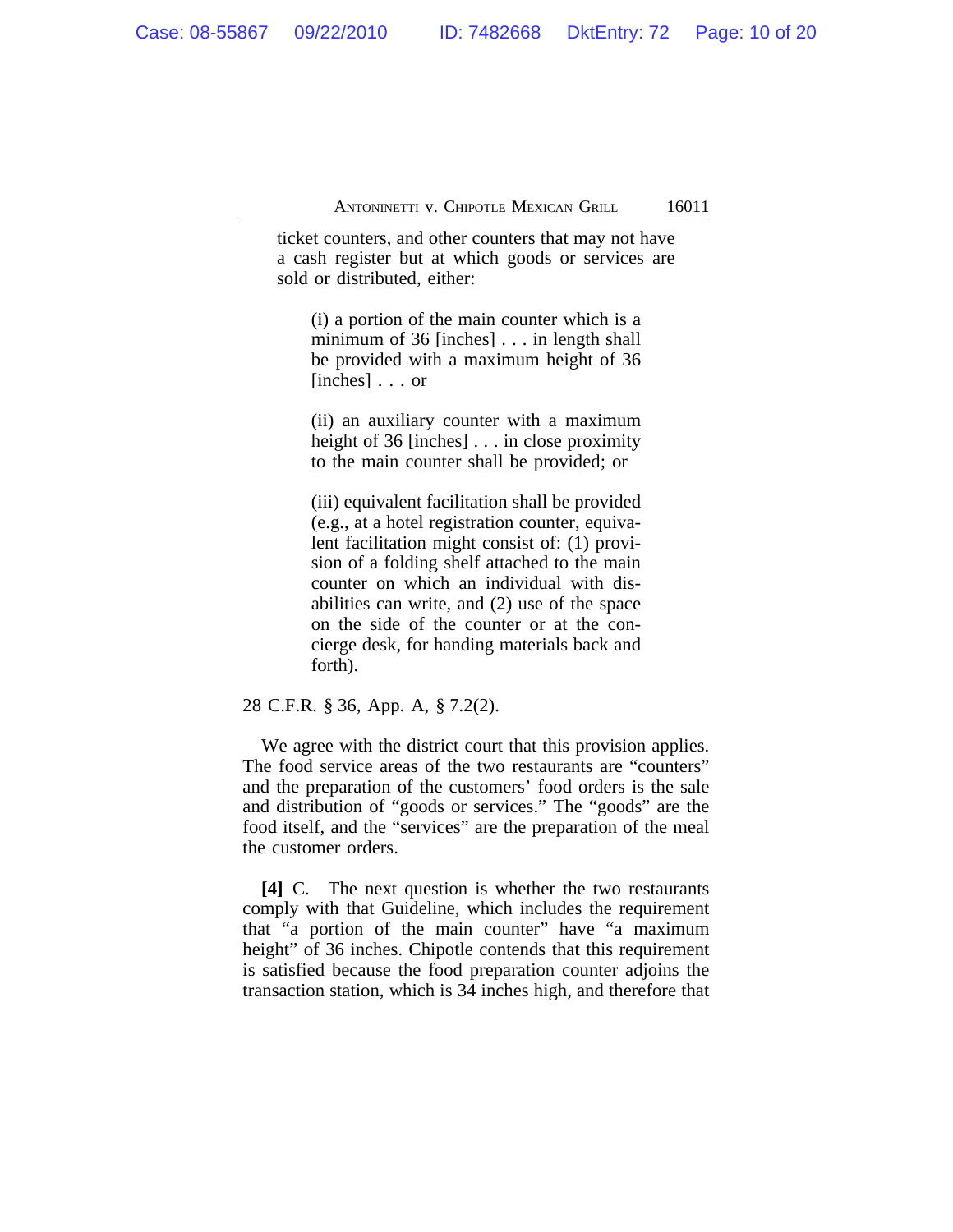either a "portion of the main counter" or an "auxiliary counter" is below the 36 inch maximum height. The district court properly rejected this argument.

**[5]** Under the Guidelines, the food preparation counter and the transaction station are different entities, even though they are next to each other and adjoined. As the district court stated, these counters "serve different functions." The food preparation counter is where the different food products are located, the customers view, select, and customize the burrito, taco, or other Mexican food they select, and the food service employees prepare the order. The transaction station, which includes the cash register, is where customers pay for and collect the food they have ordered. Because the portion of the counter that Chipotle relies on as being less than 36 inches high is neither a "portion of the main" food preparation counter nor an "auxiliary" food preparation counter, the requirements of either Guideline §§ 7.2(2)(i) or 7.2(2)(ii) are not met. In these circumstances, the wall conceals the food preparation counter from wheelchair-bound customers and thus prevents those customers from having the experience of non-disabled customers of fully participating in the selection and preparation of their order at the food preparation counter. The wall subjects them to a disadvantage that non-disabled customers do not suffer.

**[6]** D. Guideline 7.2(2) provides that, if a counter does not meet the height requirements set forth in  $\S 7.2(2)(i)$  or  $§ 7.2(2)(ii):$ 

[E]quivalent facilitation shall be provided: (e.g., at a hotel registration counter, equivalent facilitation might consist of: (1) provision of a folding shelf attached to the main counter on which an individual with disabilities can write, and (2) use of the space on the side of the counter or at the concierge desk, for handing materials back and forth).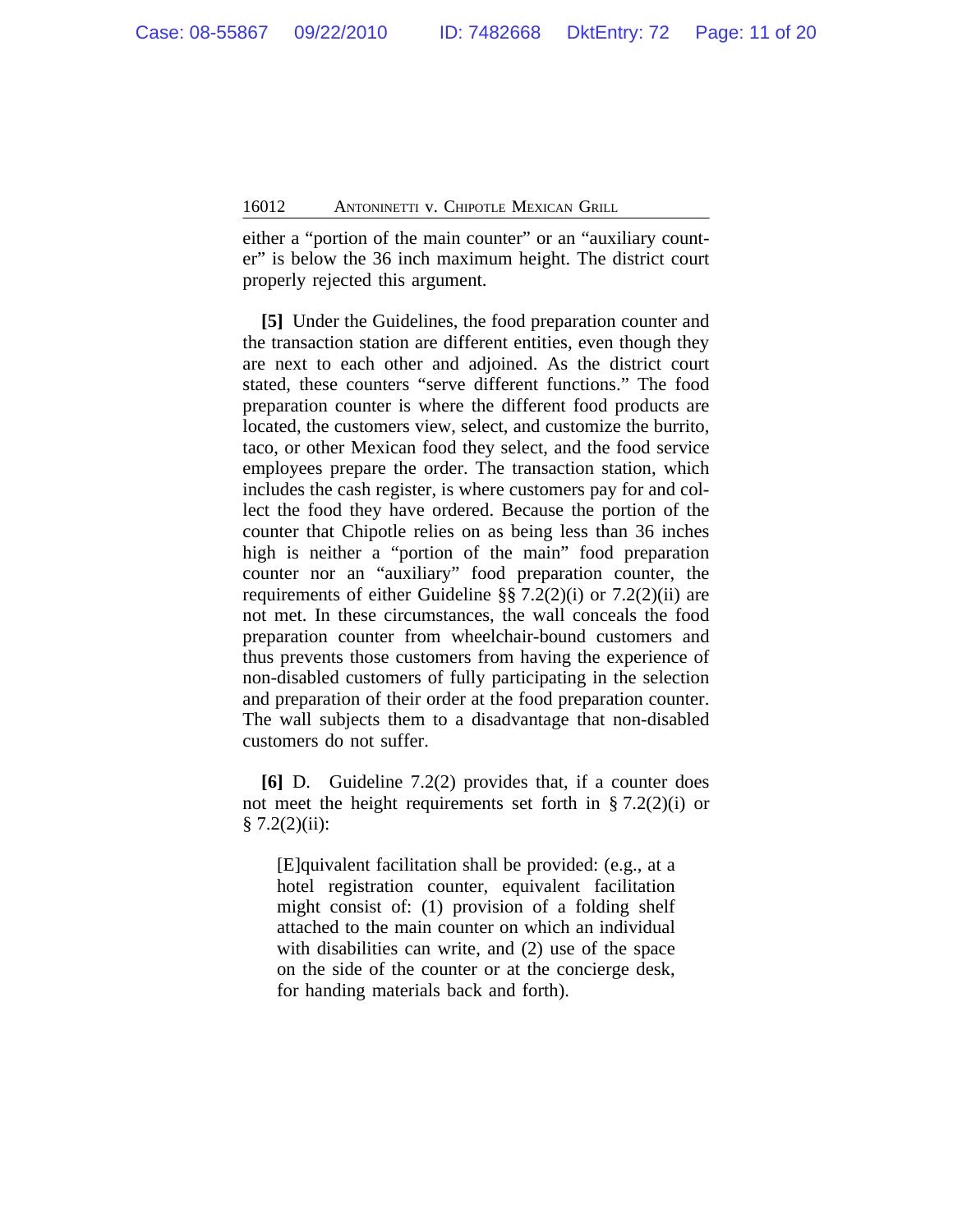28 C.F.R. § 36, App. A, § 7.2(2)(iii). The Guidelines define "[e]quivalent facilitation" as:

Departures from particular technical and scoping requirements . . . by the use of other designs and technologies . . . where the alternative designs and technologies used will provide substantially equivalent or greater access to and usability of the facility.

*Id.* § 36, App. A, § 2.2.

The district court held that Chipotle's written policy constituted "equivalent facilitation," but that its prior unwritten policy did not, because the written policy "imposes two new requirements," namely:

 $(1)$ ... [I]t is the responsibility of the manager on duty at the [r]estaurant, rather than his or her crew members, to carry out the policy  $\dots$  and (2)  $\dots$ [T]he manager on duty must affirmatively inform the customer with a disability of the various accommodations options without waiting for the customer to request them through oral communications or nonoral cues.

**[7]** Initially, the parties dispute whether any "policy" may constitute "equivalent facilitation." The issue, however, is not the form in which a policy is adopted and applied, but whether the substance of the policy satisfies the Guideline requirements of "equivalent facilitation." The two "new requirements" of the written policy that the district court relied on to show "equivalent facilitation" are unavailing because they relate only to the manner of applying that policy, not its substance.

**[8]** As noted, the presence of the wall in the two restaurants significantly reduced Antoninetti's ability to enjoy the "Chipotle experience." From his wheelchair, he could not see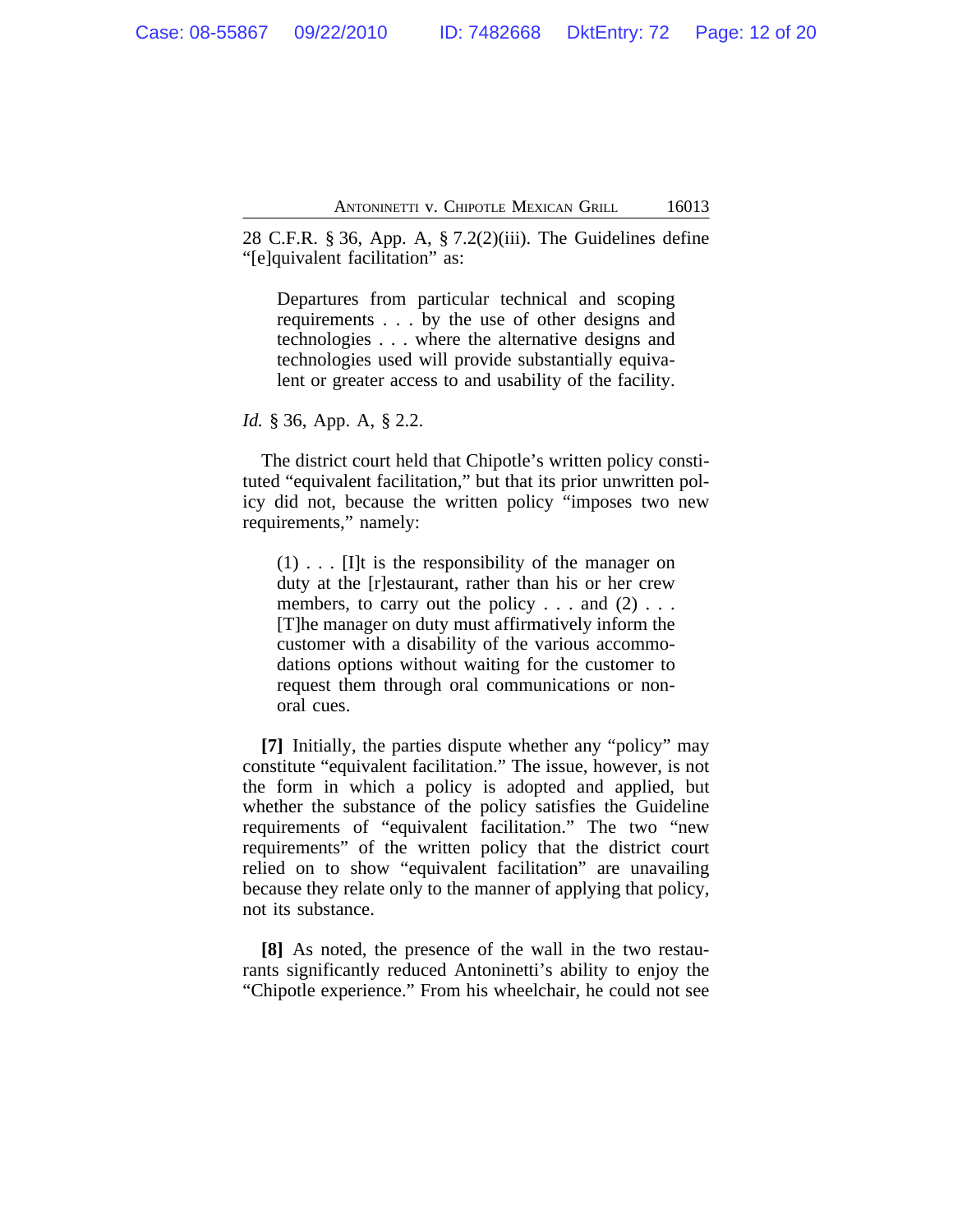and evaluate the various available foods and decide which or how much of each he wanted. He also could not watch the food service employee combine those ingredients to form his order. The substitutes that Chipotle provided—showing him samples of the individual foods in serving spoons, held in tongs or in plastic cups, or assembling the food at the "transaction station" or at a table in the seating area—do not constitute "equivalent facilitation" because they do not involve "use of other designs and technologies" or "provide [him with] substantially equivalent or greater access to and usability of the facility." They merely provide a substitute experience that lacks the customer's personal participation in the selection and preparation of the food that the full "Chipotle experience" furnishes.

In light of this conclusion, we need not decide whether, as Antoninetti and the *amici* argue, "equivalent facilitation" requires that the facilitating "alternative designs and techniques" be architectural or physical, and cannot be a particular kind of service or policy.

**[9]** In sum, Chipotle's treatment of Antoninetti during his visits as a customer of the two restaurants violated the Disabilities Act, because it did not comply with the Guidelines.

# III

**[10]** The enforcement provisions of the Disabilities Act, 42 U.S.C. § 12188, provide that the "remedy and procedures" of the Civil Rights Act of 1964, 42 U.S.C. § 2000a-3(a), are available "to any person who is being subjected to discrimination on the basis of disability in violation of this subchapter." 42 U.S.C. § 12188(a)(1). The referenced provision of the Civil Rights Act states that a "person aggrieved" by a violation of that Act may file "a civil action for preventive relief, including an application for a permanent or temporary injunction." 42 U.S.C. § 2000a-3(a). The Disabilities Act provides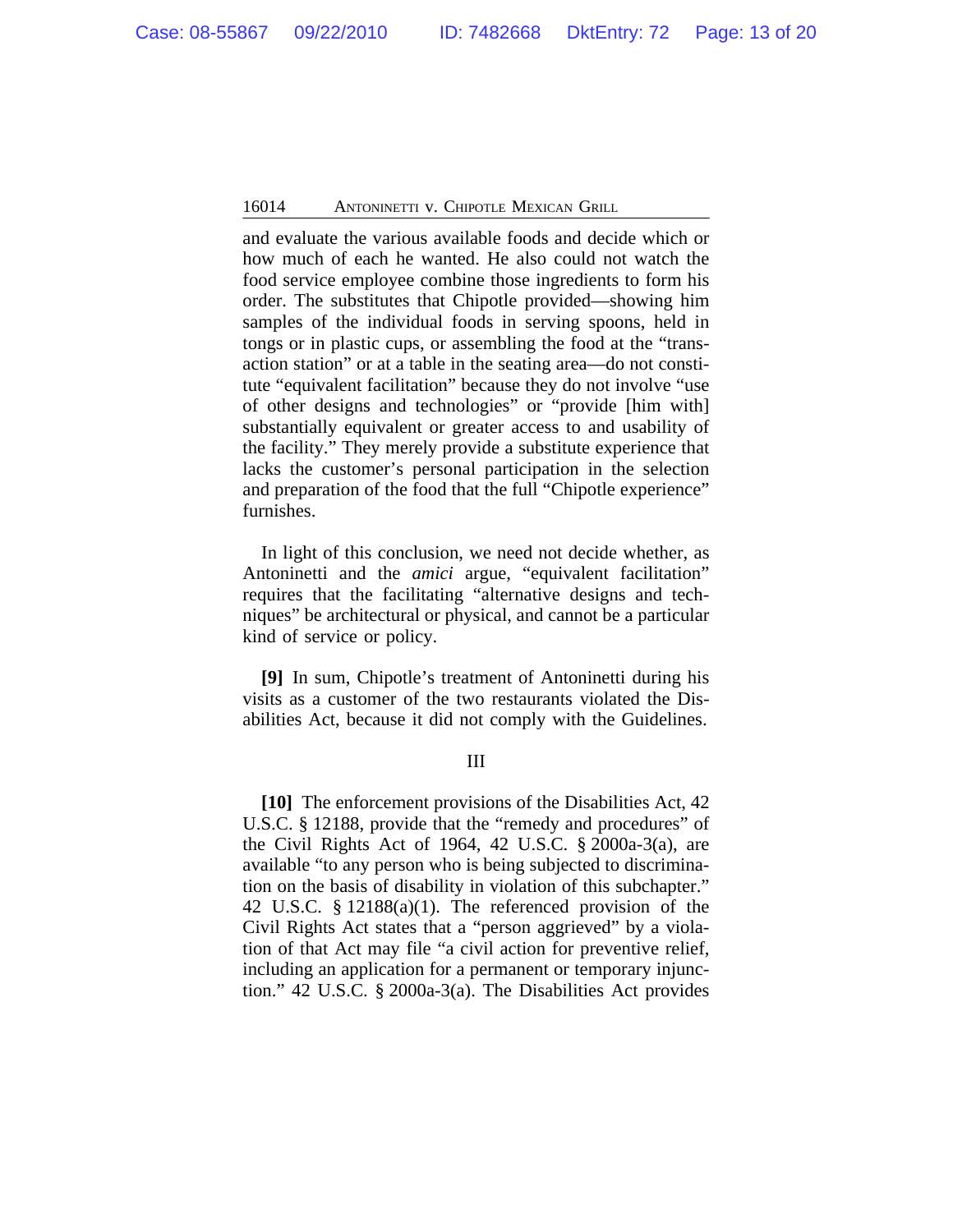that, in cases of discrimination in places of public accommodation,

injunctive relief shall include an order to alter facilities to make such facilities readily accessible to and usable by individuals with disabilities to the extent required by this subchapter. Where appropriate, injunctive relief shall also include requiring the provision of an auxiliary aid or service, modification of a policy, or provision of alternative methods, to the extent required by this subchapter.

42 U.S.C. § 12188(a)(2).

Injunctive relief is the sole remedy available to private parties under the Disabilities Act; it does not authorize a claim for money damages. *See, e.g.*, *Wander v. Kaus*, 304 F.3d 856, 858 (9th Cir. 2002).

Antoninetti sought an injunction requiring Chipotle to lower the wall that prevented wheelchair-bound customers from observing the food preparation counters in the two restaurants.

The district court denied an injunction. It applied the traditional equity test: injunctive relief is appropriate when a party demonstrates "(1) that it has suffered an irreparable injury; (2) that remedies available at law, such as monetary damages, are inadequate to compensate for that injury; (3) that, considering the balance of hardships between the plaintiff and defendant, a remedy in equity is warranted; and (4) that the public interest would not be disserved by a permanent injunction." *See eBay, Inc. v. MercExchange, L.L.C.*, 547 U.S. 388, 391 (2006).

The court found that Antoninetti had failed to show irreparable injury because he had not revisited either restaurant after Chipotle adopted its written policy and because his "purported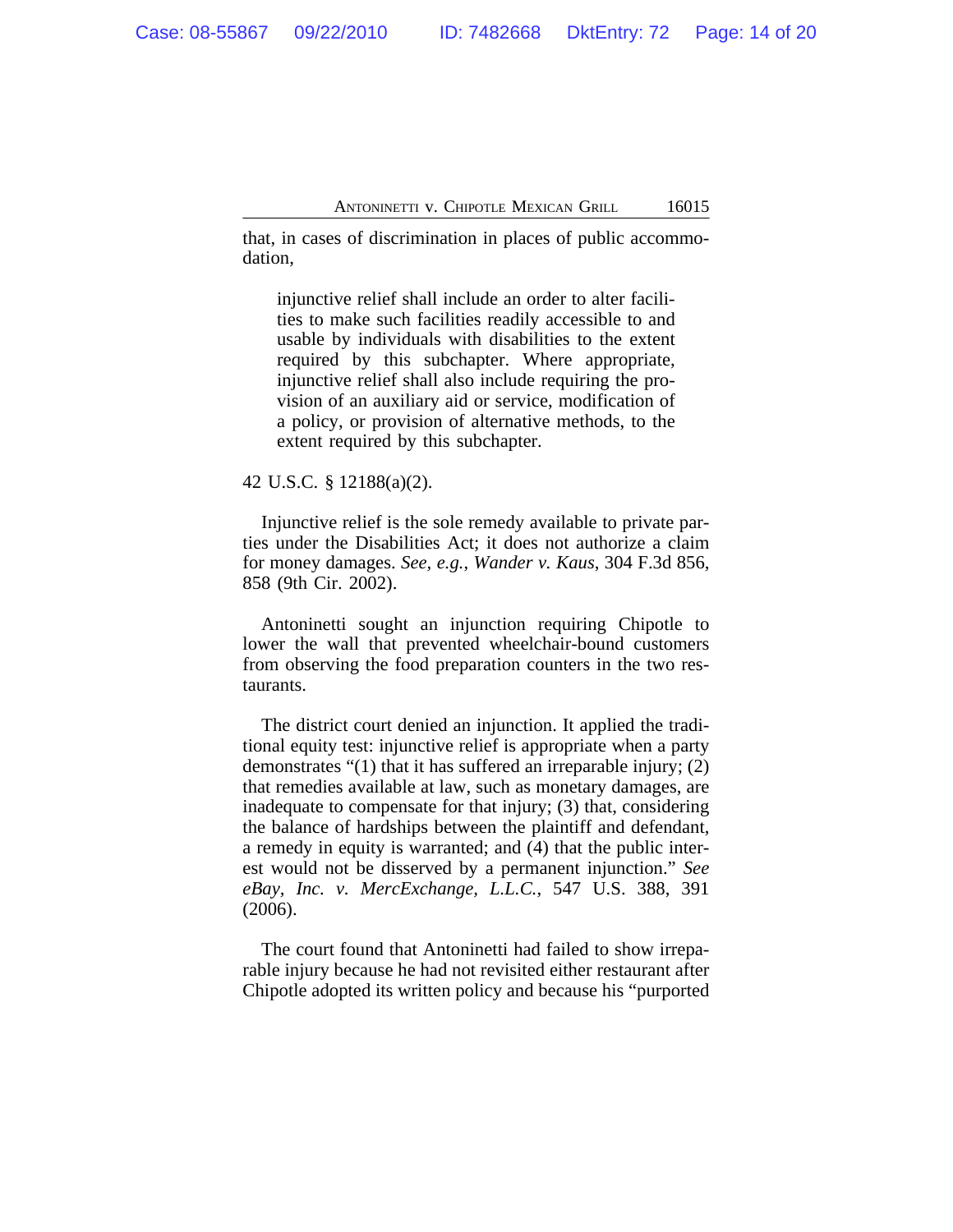desire to return to the [r]estaurants is neither concrete nor sincere or supported by the facts." It also stated that Antoninetti's "history as a plaintiff in accessibility litigation supports this Court's finding that his purported desire to return to the [r]estaurants is not sincere. Since immigrating to the United States in 1991, Plaintiff has sued over twenty business entities for alleged accessibility violations, and, in all (but one) of those cases, he never returned to the establishment he sued after settling the case and obtaining a cash payment."

Courts must tread carefully before construing a Disability Act plaintiff's history of litigation against him. As we have noted more than once, "[f]or the [Disabilities Act] to yield its promise of equal access for the disabled, it may indeed be necessary and desirable for committed individuals to bring serial litigation advancing the time when public accommodations will be compliant with the [Disabilities Act]." *D'Lil v. Best W. Encina Lodge & Suites*, 538 F.3d 1031, 1040 (9th Cir. 2008) (quoting *Molski v. Evergreen Dynasty Corp.*, 500 F.3d 1047, 1062 (9th Cir. 2007) (citing Samuel R. Bagnestos, *The Perversity of Limited Civil Rights Remedies: The Case of "Abusive" ADA Litigation*, 54 UCLA L. Rev. 1, 5 (2006))). We must therefore be "particularly cautious" regarding "credibility determinations that rely on a plaintiff's past [Disabilities Act] litigation." *Id.* Such caution is especially appropriate in this case where, as previously noted, Chipotle stipulated that "Antoninetti wants to be able to have the 'Chipotle experience.' " Accordingly, there can be no doubt that Antoninetti wanted to return to the Chipotle restaurants to enjoy the same experience that other non-disabled Chipotle customers could have. The district court's finding thus is inconsistent with and totally undermined by the parties' stipulation.

**[11]** In any event, in its present posture, this is a quite different case from the one the district court decided. We have held that the wall in the two restaurants violates the Disabilities Act, and that neither Chipotle's new or old policies ameliorated the violation. Considering all the circumstances,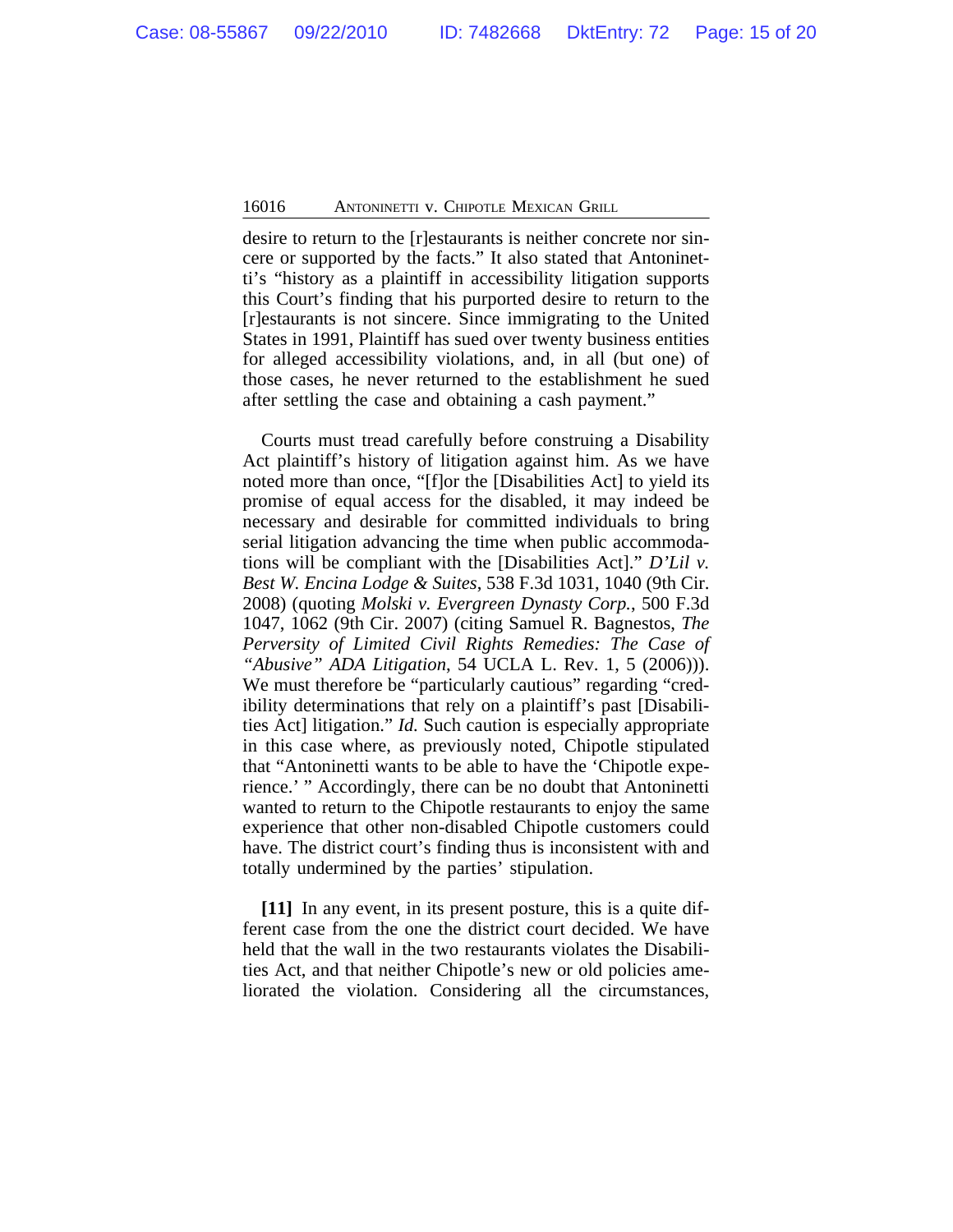including particularly the statutory violations we have found and the fact that an injunction is the only relief available to a private party under the Act, it would be an abuse of discretion for the district court now to deny injunctive relief.

**[12]** Accordingly, we shall reverse the district court's denial of such relief and remand the case with instructions to that court to enter an appropriate injunction. The precise contours of such an injunction are for the district court to determine in the first instance.

In view of that conclusion and disposition, we need not address the question, which the parties vigorously dispute but which the district court did not decide, whether the Disabilities Act authorizes a district court to deny injunctive relief after finding a violation of the Act. This court has refrained from deciding "whether the [Disabilities Act] forecloses the possibility that a court might exercise its equitable discretion in fashioning relief for violations" of the Act. *See Long v. Coast Resorts, Inc.*, 267 F.3d 918, 923 (9th Cir. 2001). It has stated, however, that "[t]he standard requirements for equitable relief need not be satisfied when an injunction is sought to prevent the violation of a federal statute which specifically provides for injunctive relief." *Silver Stage Partners, Ltd. v. City of Desert Hot Springs*, 251 F.3d 814, 827 (9th Cir. 2001) (quoting *Burlington N. R.R. Co. v. Dep't of Revenue*, 934 F.2d 1064, 1074 (9th Cir. 1991); *see also Joshua A. v. Rocklin Unified Sch. Dist.*, 559 F.3d 1036, 1040 (9th Cir. 2009) (noting that injunctive relief under the "stay put" provision of the Individuals with Disabilities Education Act "requires no specific showing on the part of the moving party, and no balancing of equities by the court").

# IV

**[13]** Under the Disabilities Act, "the court . . . in its discretion, may allow the prevailing party . . . a reasonable attorney's fee, including litigation expenses, and costs." 42 U.S.C.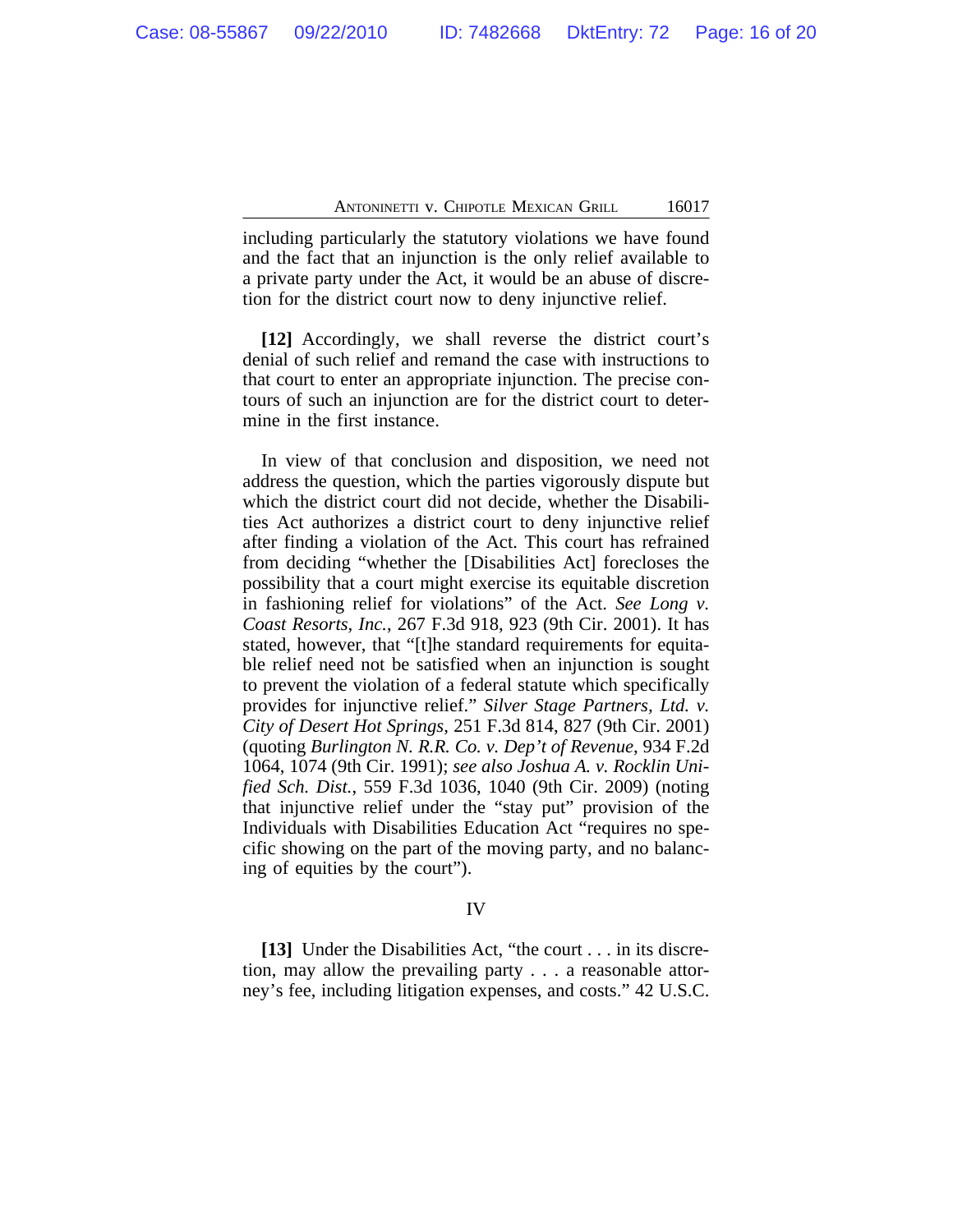§ 12205. As the Supreme Court recently reiterated, under federal fee-shifting statutes "the lodestar approach" is "the guiding light" in determining a "reasonable" fee. *See Perdue v. Kenny A.*, 599 U.S. \_\_\_, \_\_\_, 130 S. Ct. 1662, 1671-73 (2010) (internal quotation marks omitted). Under that method, the court first determines the appropriate hourly rate for the work performed, and then multiplies that amount by the number of hours properly expended in doing the work. *Id.* Although "in extraordinary circumstances" the amount produced by the lodestar calculation may be increased, "there is a strong presumption that the lodestar is sufficient." *Id.* at 1669.

In its two opinions determining a reasonable attorney's fee in this case, the district court apparently applied the lodestar method. Neither order explicitly stated or explained the hourly rate that the court used. Antoninetti's lawyer stated at the hearing on attorney's fees that she was "requesting" an hourly rate of \$375, which Chipotle did not challenge; the district court apparently used this figure in its calculations.

The district court held that the fee awarded should reflect the "limited success" Antoninetti achieved. The court pointed out that he had prevailed on only two of his claims: that Chipotle's earlier policy violated the Act, and that he was entitled to damages under the California statute. The district court ruled that Antoninetti's "billing records make it impossible for the Court to identify specific hours associated with unsuccessful claims" and that it was "appropriate to simply reduce the award by a designated amount."

Antoninetti sought attorney's fees of \$546,151.33. Because of his limited success, the court "F[OU]ND[ ] that plaintiff is entitled to one-quarter of the attorneys' fees that he has requested," and awarded him \$136,537.83.

The results of this litigation are now quite different than they were when the district court made that award. Under our decision today, Antoninetti has prevailed on the two major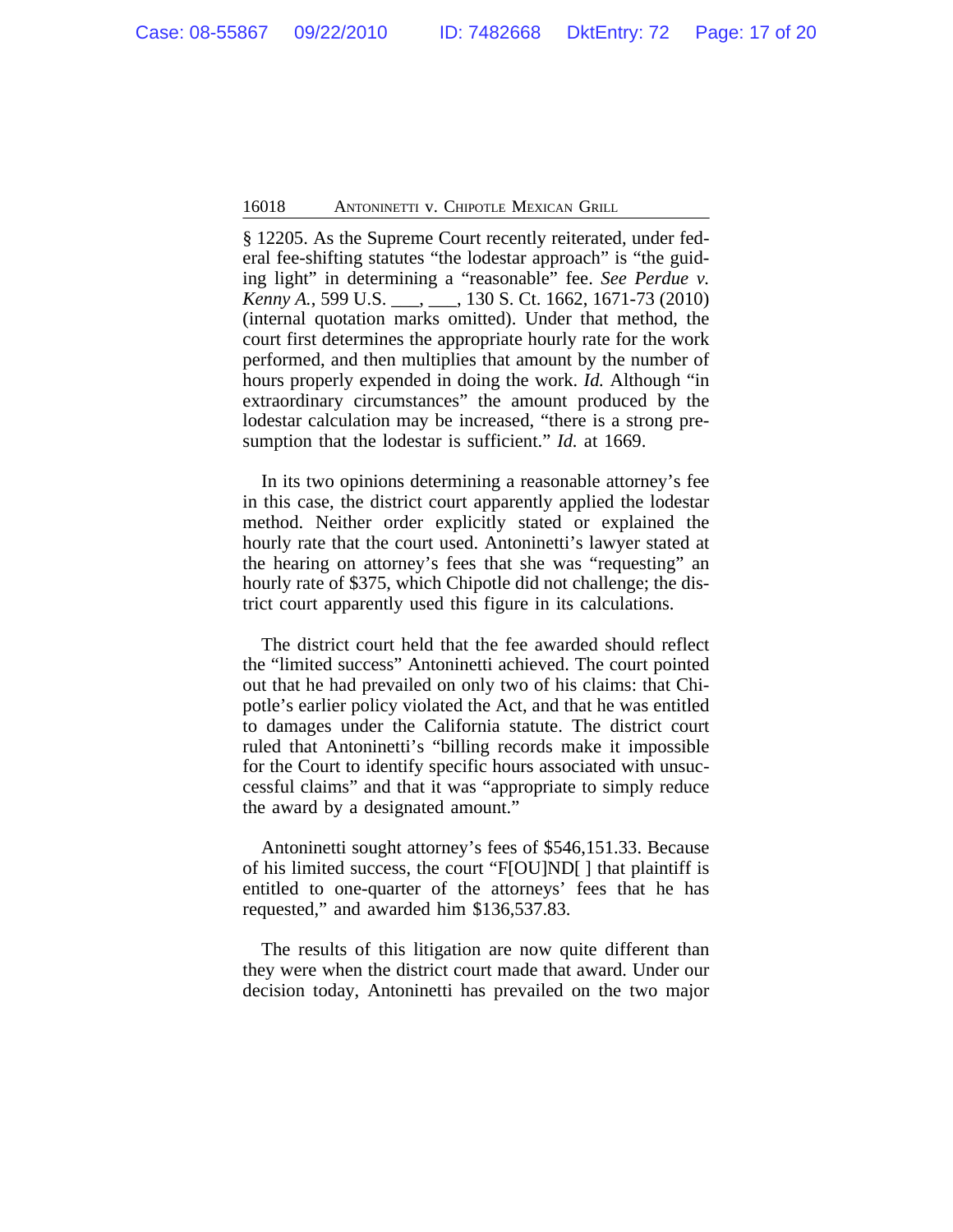issues that he lost before the district court. We have held that Chipotle's treatment of him in the two restaurants violated the Disabilities Act, and that the district court must provide injunctive relief.

**[14]** In light of this changed outcome, the district court should reexamine and reconsider its attorney's fee award. We express no view on what would be a reasonable fee in light of the changed circumstances. That determination is one that initially is for the informed discretion of the district court.

V

The California Disabled Persons Act ("California Act") provides that violation of an individual's rights under the Disabilities Act also constitutes a violation of the California Act. Cal. Civ. Code § 54(c). One who commits such violation is "liable for each offense for the actual damages and any amount as may be determined by a jury, or the court sitting without a jury, up to a maximum of three times the amount of actual damages but in no case less than one thousand dollars (\$1,000), and attorney's fees as may be determined by the court in addition thereto." Cal. Civ. Code § 54.3.

**[15]** In order "to maintain an action for damages pursuant to [the California Act] an individual must . . . establish[ ] that he or she was denied equal access on a particular occasion." *Donald v. Café Royale, Inc.*, 218 Cal. App. 3d 168, 183 (Cal. Ct. App. 1990) (emphasis omitted). Antoninetti therefore must show that "he actually presented himself to the restaurant on a particular occasion, as any other customer would do, with the intent of being . . . served and to purchase food . . . in the manner offered . . . . [and] actually encountered access to . . . the restaurant that was not full and equal." *Reycraft v. Lee*, 177 Cal. App. 4th 1211, 1226 (Cal. Ct. App. 2009).

Antoninetti made eight visits to the two restaurants, five as a customer and three in connection with his lawsuit. The dis-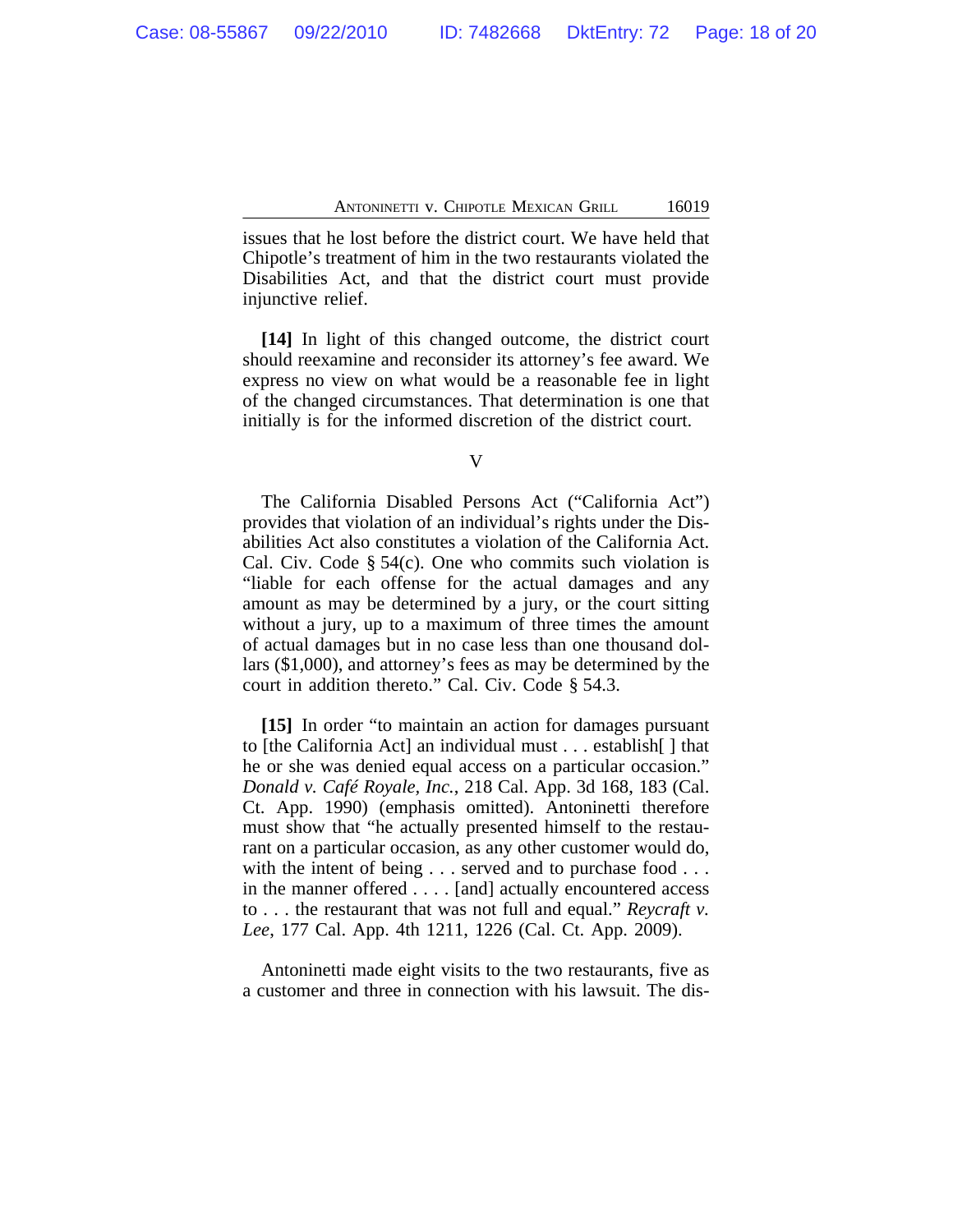trict court awarded him \$1,000 damages under the California Act for each of his five visits as a customer, but did not make any award for his three litigation-related visits. The record indicates that these damages awards were based on Chipotle's violations of the Guidelines in the restaurants' parking lots (an issue not here disputed), not on the violations of the Act in the food service areas that we have found. Chipotle has since rectified the parking lot violations. In his notice of appeal, Antoninetti challenges the district court's judgment "with respect to the denial of additional damages . . . based upon violations of the Americans with Disabilities Act by Chipotle . . . . [but] does not appeal the amount of damages already awarded."

**[16]** The violations of the Disabilities Act we have found are that, because of the wall, Antoninetti was unable to see the food arranged on the food counter or the preparation of his order, as non-wheelchair-bound customers could do, and thus was unable to enjoy the "Chipotle experience." Those violations necessarily occurred only when he visited the restaurants to purchase food and sat in line in his wheelchair. On those visits when he was not seeking to purchase food or to have the "Chipotle experience," Antoninetti cannot recover money damages under the California Act.

It is unclear whether Antoninetti is challenging the district court's failure to award damages for the five food service area violations we have found (in addition to the parking lot violations), or, if so, whether he has properly preserved that issue. In his notice of appeal, he challenged the district court's judgment "with respect to the denial of additional damages"—an ambiguous phrase that could cover only the litigation-related visits, or also could cover the food service area violations. The record does not show whether Antoninetti purchased food on any of his three litigation-related visits, although he stated in his opening brief: "Nor was any evidence offered at any time that Antoninetti's purchases during these [litigationrelated] visits were made in bad faith or with fraud or deceit."